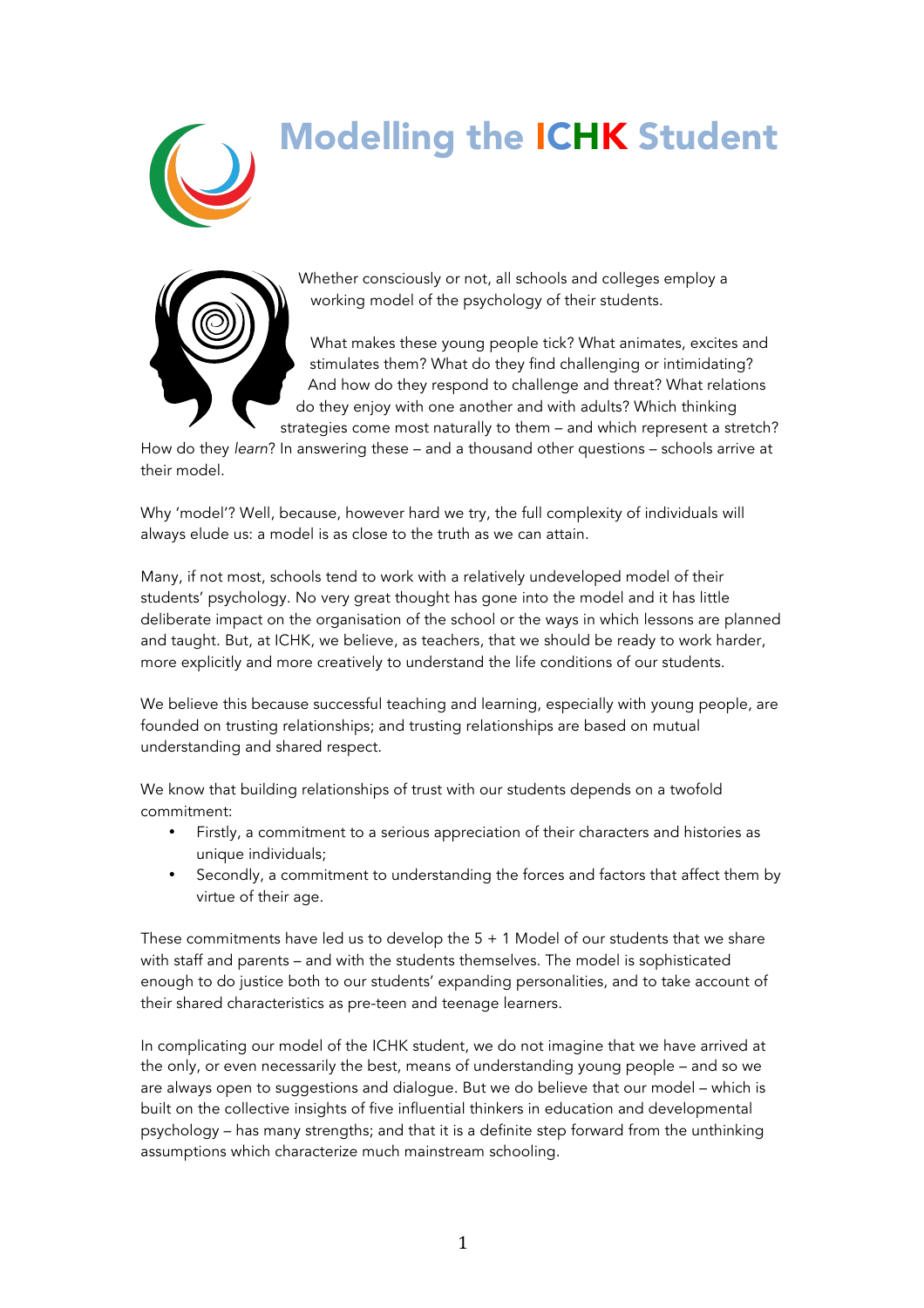On initially joining the school, all new staff are invited to join a Learning Group which introduces them to our 5+1 Model, the contours of which we trust will inform their teaching, leading and *being* at ICHK – and which are outlined in this leaflet.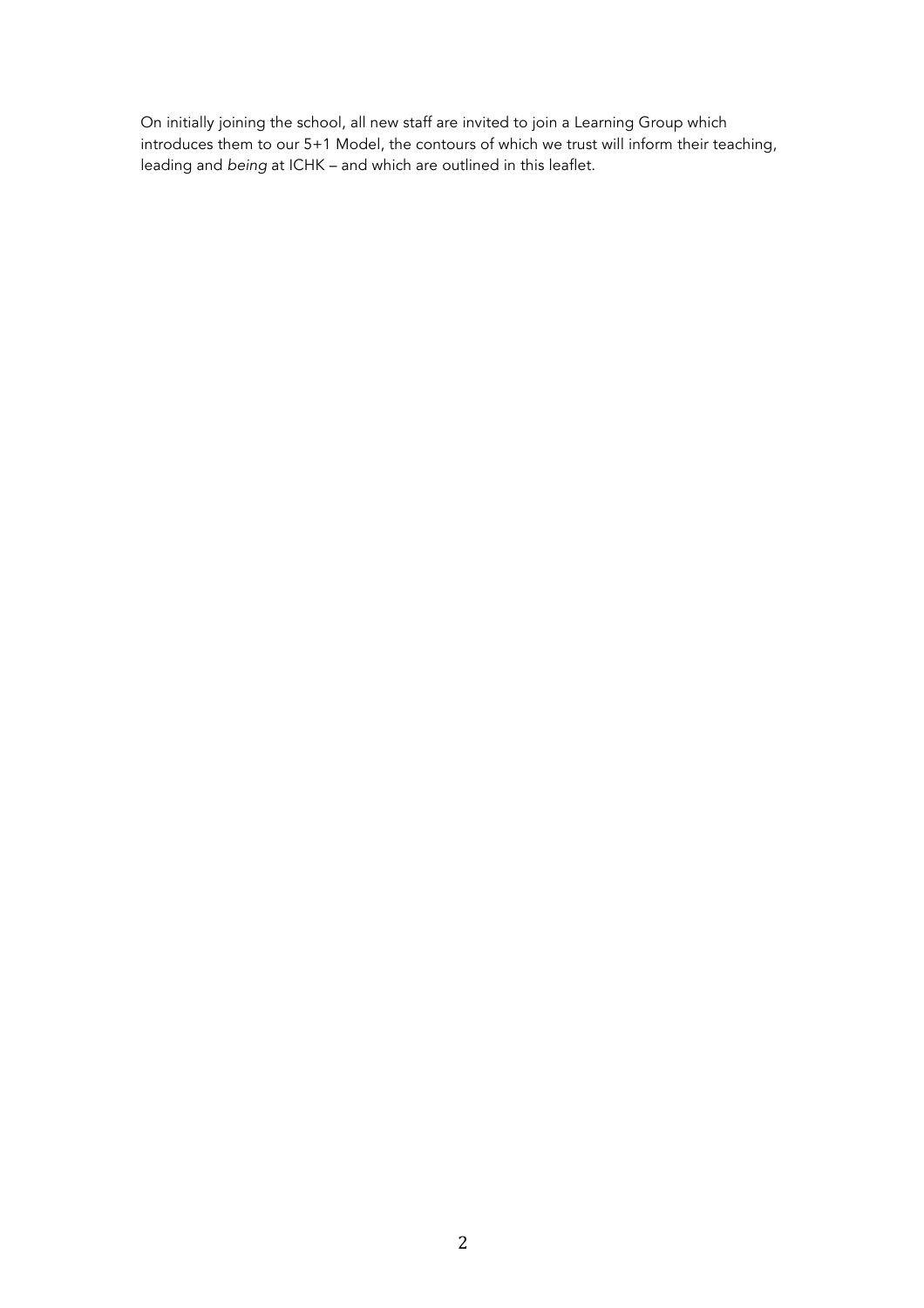### 1<sup>st</sup> Strand: Fixed vs. Growth Mindset (Carol S. Dweck)



Carol Dweck is Professor of Education at Stanford University and author of Self-Theories, an influential book on student self image and its consequences for their performance in school and beyond. Self-Theories, which is based on 35 years of research in the field of education, is aimed at an audience of teachers and educators, and is not an easy read. However, Dweck went on to achieve considerable popular success with her follow-up, Mindset, which covers much of the

same ground in a more readable fashion.

Dweck's work is centrally concerned with the question of how people's beliefs about their intelligence affect their motivation and achievement in academic and other contexts. Her research indicates that people tend to develop one of two different concepts of 'ability' or 'intelligence' – either what she terms an 'entity' or an 'incremental' view. She will later substitute the terms fixed and growth mindsets for these views.

An entity or fixed mindset conceives of intelligence as a fixed or stable trait. You either have it or you don't: it is distributed unevenly among different individuals – and you've either won the genetic lottery or you've missed out. The implications for this mindset are that students develop the aim of looking smart and performing well, even if this means sacrificing learning: in other words, students with a fixed mindset would prefer to score well on a test which is actually too easy for them, than score averagely on a test that stretches their understanding or knowledge. Or, in a sporting context, they would prefer to beat a much weaker opponent than lose narrowly to a stronger one. In the language of Vygotsky, students with a fixed mindset would prefer, wherever possible, to remain within their comfort zone and to avoid being pushed into their ZPD (zone of proximal development), where they might make mistakes or need support. For learners with a fixed mindset, making mistakes is an indication of a lack of intelligence, and this is a lack that cannot be altered for the better.

For these students, taking time or making an effort over tasks is of dubious merit, as it seems to indicate a lack of intelligence. Truly 'bright' people, they reason, can do things easily; only 'dull' people need to work hard. Faced with success in their efforts, they can tell themselves "I hardly study yet still do well, I must be really smart"; and, faced with difficulty or failure, they can say, "I didn't do well, but then I didn't try, so that proves nothing". Their strategy following failure or difficulty tends to be to make still less effort, to act bored, to procrastinate or to externalize responsibility ("It's not my fault, it's the teacher – he's useless"). So, when academic or other work becomes difficult, effort is withdrawn so as to preserve a sense of ability – and, in this way, any chance of real achievement is sacrificed in order to hold onto the belief that they *could* do well, if they tried.

The alternative is what Dweck terms the incremental, growth or malleable mindset – and its consequences are directly opposite in their effect. These learners believe that their intelligence or ability consists of an ever-expanding repertoire of skills and knowledge that can be increased through effort and figuring out successful strategies to tackle challenging tasks. For these students, the goal is not to *look* smart but to *be* smart and to *become* smarter. They believe that ability or intelligence is not global or general in nature, that we all have "spiky profiles" (are good at some things and not so good at others), and that ability can always be developed for the better through study and practice.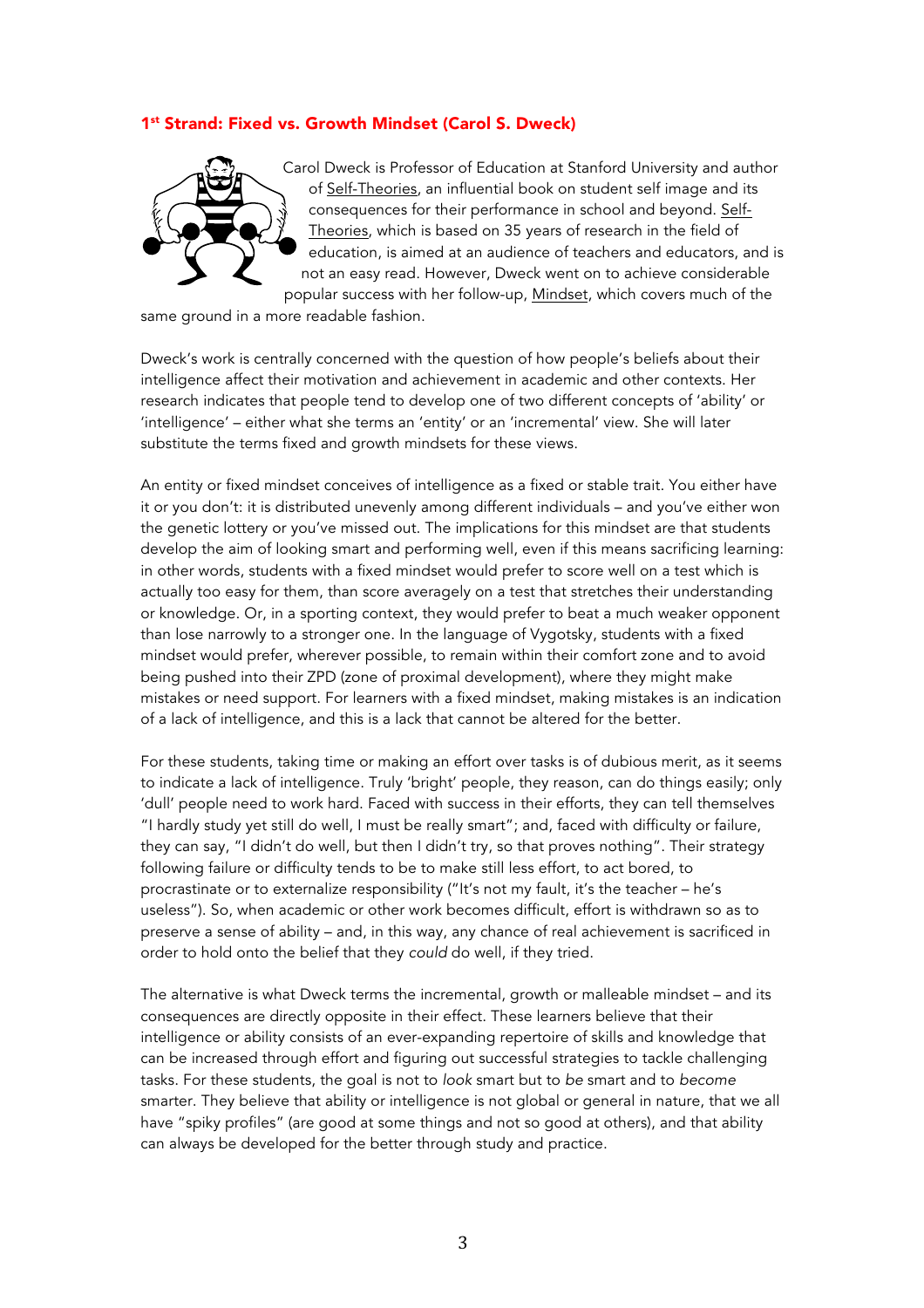These students react well to mistakes and mishaps. They appreciate that failure is simply a temporary state of affairs, and that it can be tackled by more practice, more engagement and more study. Robert the Bruce can be thought of as the archetypal incremental learner: "If at first you don't succeed, try, try again"! For the growth mindset, making mistakes is part of learning, an inevitable accompaniment to pushing yourself beyond your comfort zone, and part of the excitement of developing new skills in new situations.

In ICHK, we are concerned to encourage a growth mindset in our students. We try to model language that encourages them to conceive of themselves as a work that is constantly in progress: however well or badly they are achieving, they can do better with practice and effort. As a simple example, we avoid feedback that suggests students embody a fixed quotient of intelligence ("Wow! Well done, you're smart!"), and give instead feedback that emphasizes commitment and engagement ("Nicely done! All your hard work has really paid off.") And we draw attention to the strategies, techniques and habits of mind that, because they give due place to hard work and diligence, reliably result in better outcomes – right across the curriculum, and, indeed, outside of school and in their lives more generally.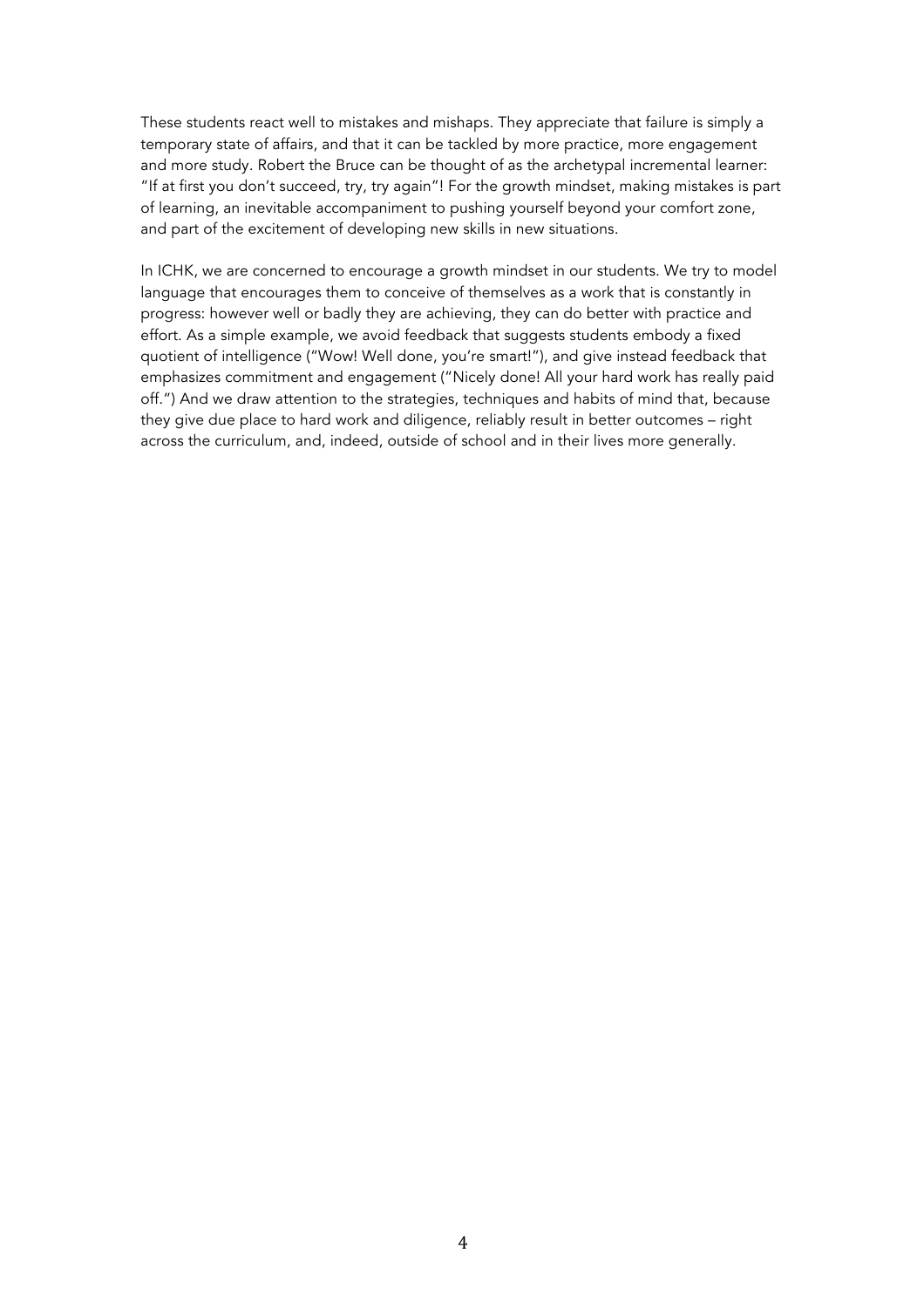## 2nd Strand – Comfort Zone and Zone of Proximal Development (Lev Vygotsky)



other" [MKO]) is not to simplify and parcel out new knowledge, but to create a safe environment in which the learner can access

new material – and where, properly supported and guided, she can move from her current point of understanding or performance to a higher level. The teacher's role in 'scaffolding' this move is to act as a "loaned consciousness", as someone whose greater competence can be temporarily leaned upon to facilitate growth.

Vygotsky was interested in problem solving, and how the mind acquires and masters new skills, concepts and knowledge. He suggested that the learner has two areas of development: the 'comfort zone' encompasses all that the learner can do independently – those skills, ideas and knowledge that are reliably within our grasp and compass. Beyond this primary area lies what he termed the 'zone of proximal development', or ZPD – here we find those skills, knowledge and abilities that are within our reach but not yet fully grasped.

The ZPD, in other words, is that *sphere of thinking or action immediately beyond what a person is able to do reliably well, without aid or support*.

When in the ZPD, someone is outside of her comfort zone – and her performance is inevitably going to reflect this fact. She will make mistakes, get things wrong, require support, become stuck and find activity both challenging and tiring. But, Vygotsky insists, all these symptoms are to be welcomed - they are sure signs that the person is learning!<sup>1</sup>



At ICHK, our goal is to provide students with the confidence to work outside of their comfort zones and in their ZPDs as often as they feel able. As noted above, being in your ZPD requires *courage, trust, collaboration* and *energy* on the part of the learner – *courage* to try activities that lie outside of current competence; *trust* in a safe environment in which to give this effort a go; *collaboration* with the MKO who is able to provide support; and *energy* to persist in the face of genuine challenges to existing aptitudes and limits.

 

<sup>&</sup>lt;sup>1</sup> One of the ironies of adopting a Vygotskian perspective is the realization that 'acing the test' is actually an empty victory – in that one's time would have been better spent in undertaking a challenge in which one did less well, but was stretched more.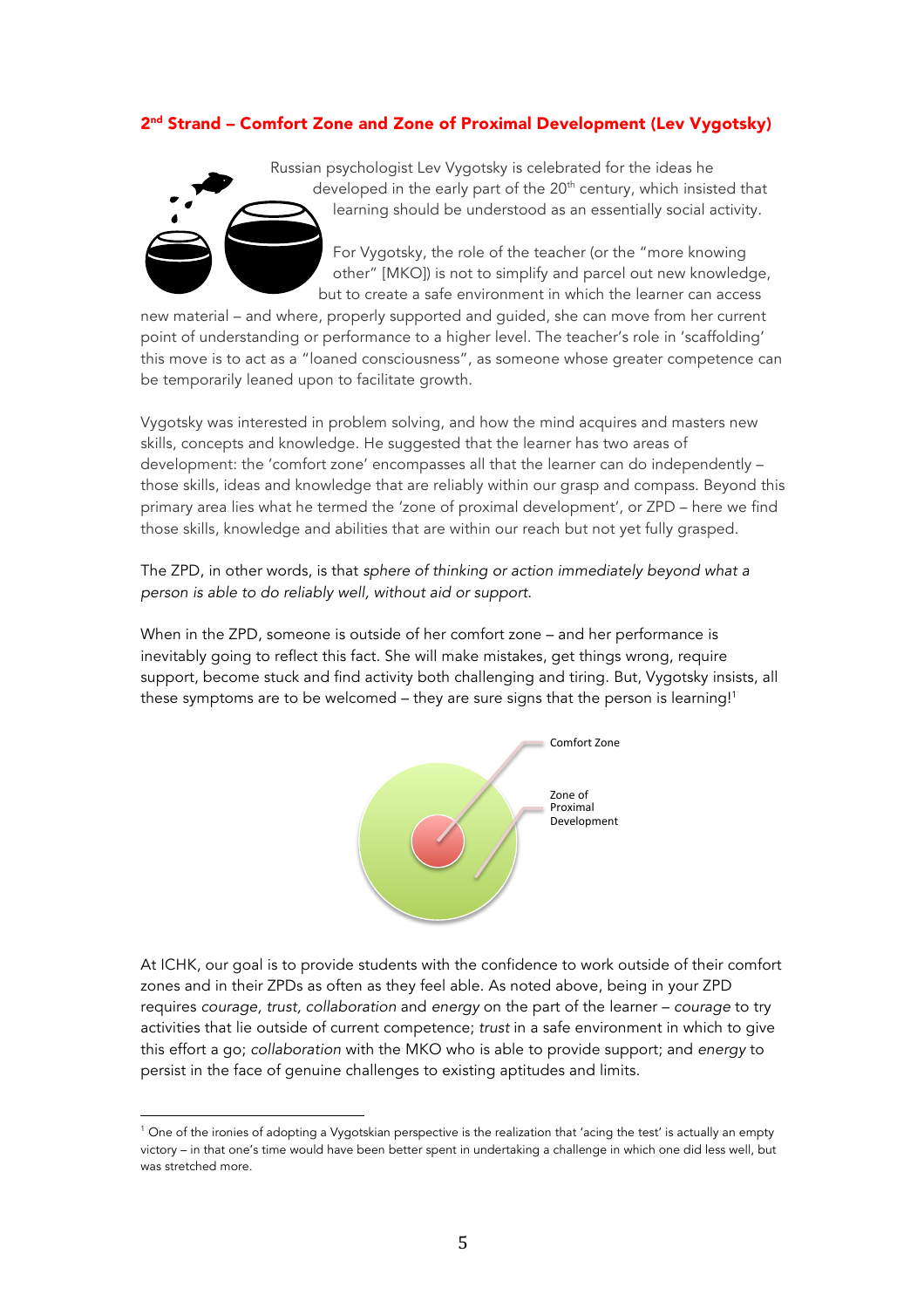For this reason, staff at ICHK are constantly seeking ways to promote a culture in which informed and thoughtful risk-taking – as well as mobilizing the energy that sustains it – is not merely encouraged but sincerely recognized by our students' as their most important goal.

In supporting this goal, we need to achieve a number of interrelated aims. Firstly, we must help students to recognize when they are in their ZPD and to value the challenges this brings; secondly, we need to ensure that the inevitable consequences of working in the ZPD – errors, mistakes, accidents, failure – are perceived as vital precursors to learning<sup>2</sup>; and, thirdly, we need to provide a language that allows students to report back to us what degree of challenge they are facing, so that we can re-plan or recalibrate activities to match their needs.

To achieve this we explicitly teach our students Vygotsky's model of cognitive and skill development, introducing them to terms that help them identify how they are feeling during learning activities and how they might adjust either the task or their performance to feel differently. Our aim is that they make these adjustments to provide for the most suitable degree of challenge – and that, when necessary, they let us know what we can do to support them to manage this.

> Comfort Zone -*Cruising*  Zone of Proximal Development -**Stretching** Anxiety or Terror Zone -**Stressing**

The figure below illustrates Vygotsky's model and the terms that describe activities within it:

We encourage students to spend as much time as possible being *stretched* in their ZPD, even though they know that this is likely to be more effortful, more error strewn and more unsettling than remaining in their comfort zones. We know, of course, that they will want – and need – to stay within their comfort zone on occasions: *cruising* in the CZ can build selfconfidence, encourage 'automaticity'3 , provide reassurance and allow for a breather! But there's not usually a great deal of new learning going on, and that's why we like to see students leaving it whenever possible. Equally, however, they are encouraged to recognize and respond to the *stressful* symptoms of straying into the anxiety or terror zone, where what

 

<sup>&</sup>lt;sup>2</sup> To be fully successful, this calls for the adoption of what psychologist Carol S. Dweck terms a "growth mindset", the importance – and elusiveness – of which is discussed in elsewhere in this paper.

<sup>&</sup>lt;sup>3</sup> Automaticity refers to the development whereby, through rehearsal and practice, a mental operation that previously demanded conscious attention and direction becomes unconscious. Examples might include riding a bike, driving a car, using multiplication tables, assigning chemical symbols to elements and compounds, or speaking a foreign language.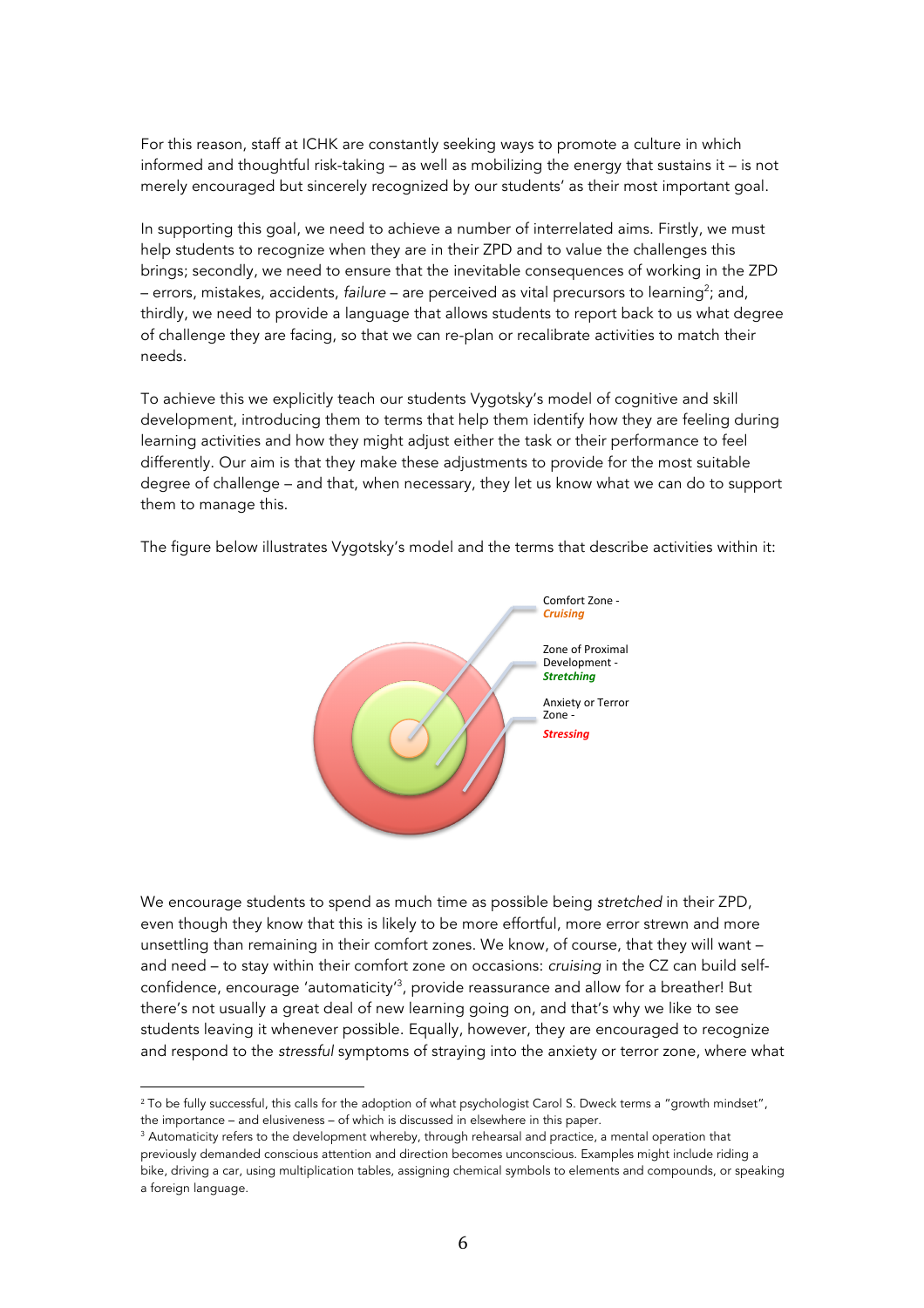is being asked of them is simply not within their grasp and where the only likely consequences will be panic and paralysis. Here, again, there is little or no useful learning taking place, only the desperate and counter-productive coping strategies of an unhappy student.

Ideally, students at ICHK will find themselves ready and willing to enter their ZPD on a daily basis. And, in keeping with our community focus as a school, they will feel mutually supported by both their teachers and their classmates when making the effort. Indeed, an important insight gained from Vygotsky's work is that the More Knowing Other need not and often will not be the teacher – it is just as likely that another student in the room can perform the role, being ready to unblock an impasse, clear up a misunderstanding or model a strategy for a friend or classmate. In this way, the social aspect of instruction and learning is exploited to the full.

As parents, you too can support your child by understanding the relative strengths of each of the zones for promoting (or inhibiting) learning – and by encouraging activity in the ZPD whenever your child feels they have the energy, confidence and sense of security to face the challenge.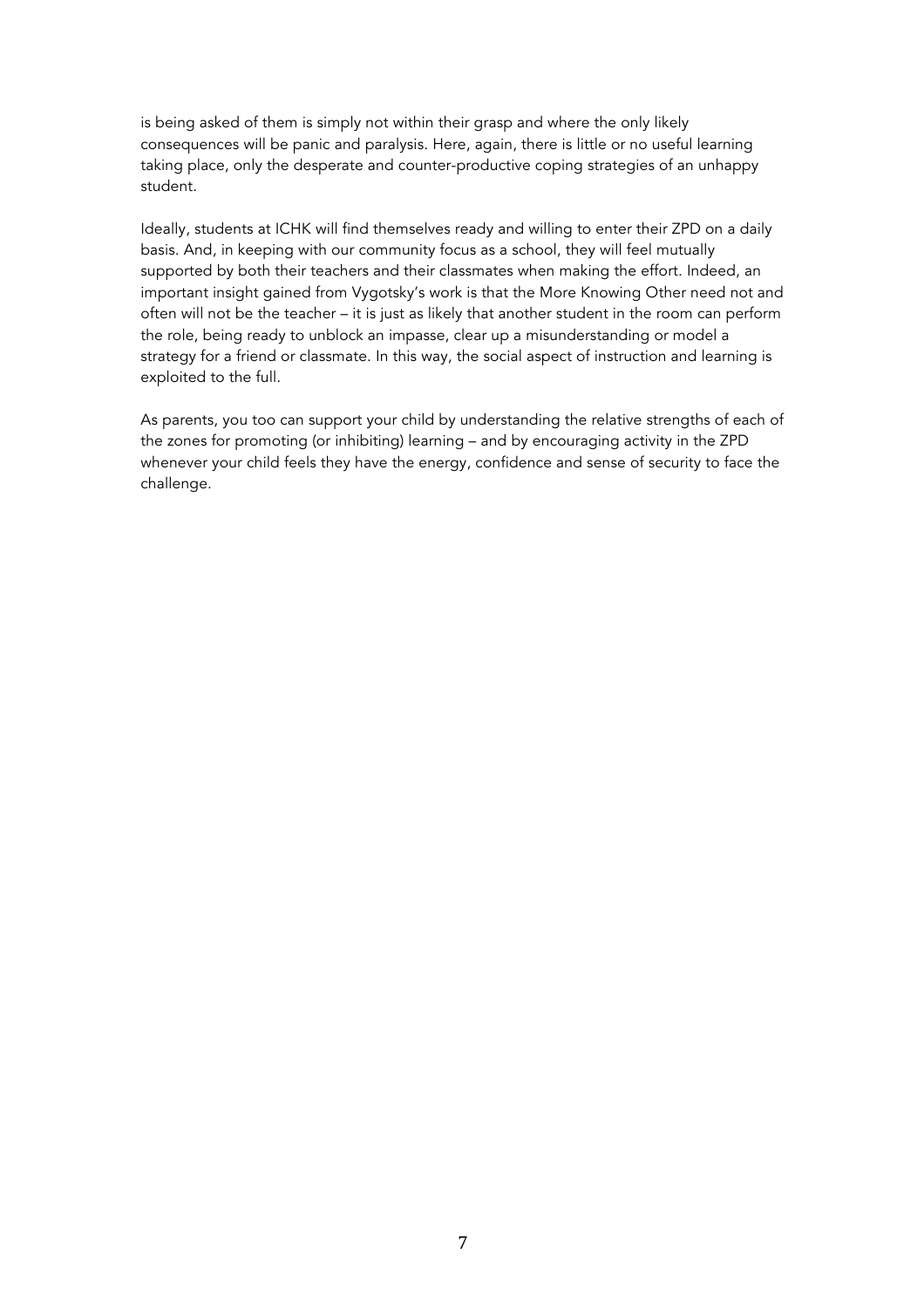# 3rd Strand – Psychosocial stages (Erik Erikson)



Erik Erikson was a psychologist who did most of his work in the 1930s to 50s. He was a student of Freud, and was influenced by the latter's theories of personality development; but he also gave weight to the influence of the social environment in a person's psychological development.

Thus his theory is generally called a psychosocial theory of personality development. Erikson's theory posits that every human

being passes through several distinct and qualitatively different stages in life, from birth to death. The stages are held to be universal, and the ages at which one is said to have passed from one to another stage are also fairly predictably shared between peoples and cultures. However, this said, it must be kept in mind that Erikson himself did not have extensive knowledge of cultures and societies other than his own, and thus the universality of his theory can and should be scrutinized.

A central idea in Erikson's theory is that the individual faces a conflict at each of the 8 stages, which may or may not be successfully resolved within that stage. For example, the first stage, experienced from birth to about 18 months is termed 'Trust vs. Mistrust'. If the quality of care is good in infancy, the child learns to trust the world to meet her needs. If not, trust remains an unresolved issue throughout succeeding stages of development.

According to Erikson, although there is a predominant issue at each stage, the stages are not sealed against each other. Issues of one stage overlap with issues of another; how one has dealt with earlier issues determines how one will resolve later issues. Most important, there is a connection between present patterns of thinking and feeling, and earlier unresolved or resolved developmental issues. But Erikson also insisted that developmental blocks at any stage could be resolved at any point.

| <b>Approximate Age</b> | <b>Psycho Social Crisis</b>        |
|------------------------|------------------------------------|
| Infant - 18 months     | <b>Trust vs. Mistrust</b>          |
| 18 months - 3 years    | Autonomy vs. Shame & Doubt         |
| $3 - 5$ years          | Initiative vs. Guilt               |
| $5 - 13$ years         | Industry vs. Inferiority           |
| $13 - 21$ years        | <b>Identity vs. Role Confusion</b> |
| 21-39 years            | Intimacy vs. Isolation             |
| 40 - 65 years          | <b>Generativity vs. Stagnation</b> |
| 65 and older           | Ego Integrity vs. Despair          |

It is stages 4 and 5 that most concern the secondary school teacher, as these witness the child's growth from about 5 to 21 years of age. Overcoming the challenges and conflicts of these stages is a project that accompanies and has a direct effect on the academic journey.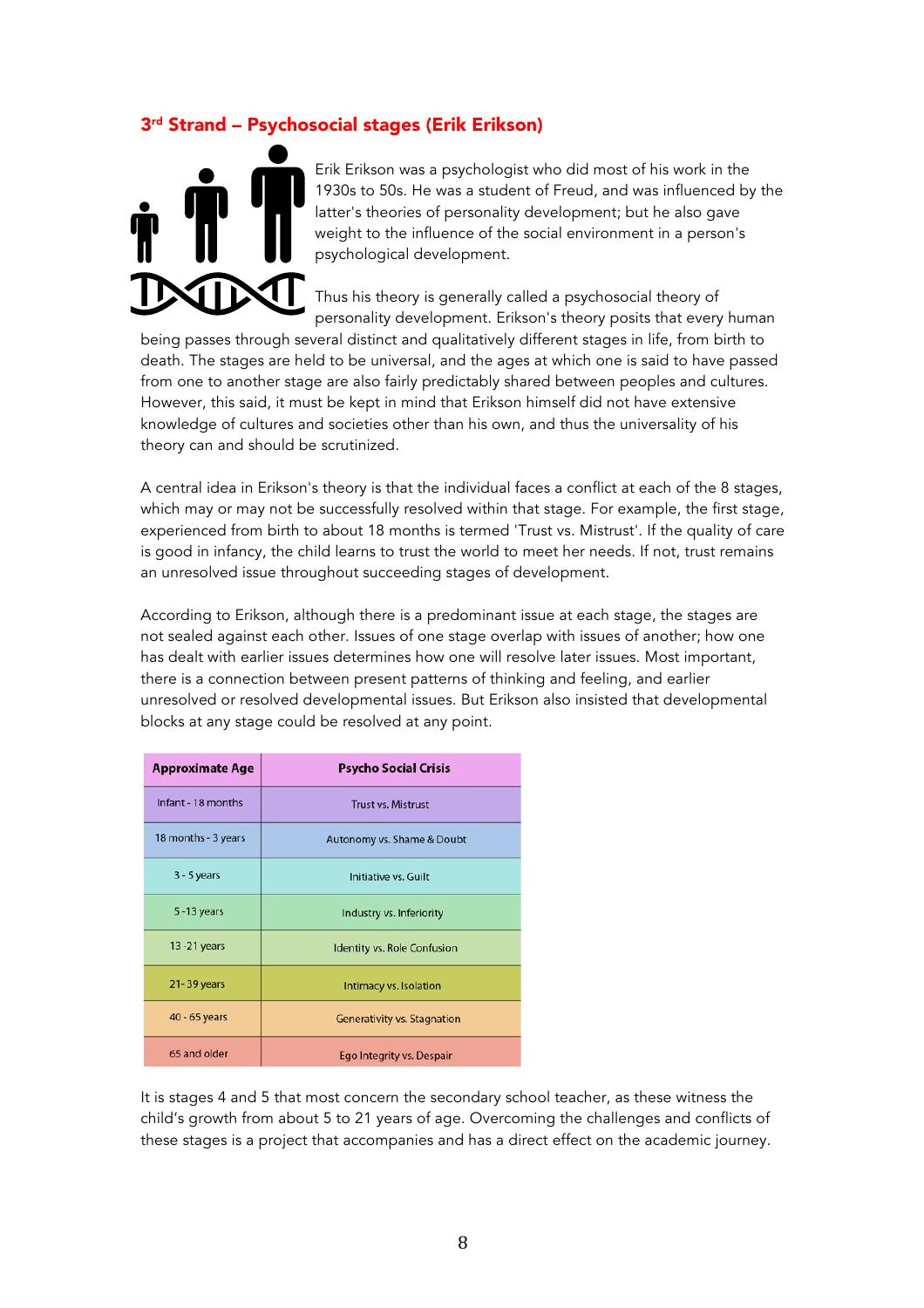Stage IV: 6 - 12 years. *Industry vs. Inferiority:* these are the years when a child makes decisions about whether to work hard academically and to gain competence in various areas of activity.

It is a time when children often seek and find praise for 'doing', for achievement. However, suggests Erikson, it is equally important to communicate with them about their 'being', so that the developing sense of 'self' does not become concerned only with technical competence at the expense of a fuller sense of personhood. By affirming competence and nothing more, adults can provide a strong motivation for children to pursue an activity, yet also make them value themselves for their achievements alone, so promoting a sense of comparison and, inevitably for some, inferiority. Even for the 'winners', we can ask: what happens to all those aspects of personality that are not visible to the world as 'achievement'?

Yet it remains vitally important to help children feel that they can pursue tasks and do them well. Small learning targets should be set in a variety of areas, together with firm and consistent expectations that children are capable of reaching realistic goals. For Erikson, this phase is directly linked to productivity in later life and so the primary and early secondary school is a time to validate the child in his or her own multiple talents and to build a work ethic.

The later part of stage 4 witnesses a redefining of young people's relationship with the world – and, as Egan points out in his work on cognitive dispositions, this should usefully be reflected in the content of the curriculum and the teaching strategies used to introduce students to material.

Stage V: 12 - 19 years. *Identity vs. Role Confusion:* the questions arising at this stage are 'existential' in their character: 'Who am I?', 'What are my values?', 'What is my identity?' Identity can be defined in part as the ability to exercise agency and choice, and this commonly becomes a core concern for young people in this phase of their lives.

Being able to take initiative at school and show proof of learning are fundamental, but, for Erikson, this is also the stage where values have to be chosen, beliefs reassessed and the 'self' explored. Erikson suggests that, if values are imposed rather than chosen by the child, they are unlikely to be internalised and there will be an associated lack of meaning in later life.

How should we respond to the characteristics of this developmental stage at ICHK? Of supreme importance is the need for an open and warm relationship between staff and students, so keeping channels of communication open and allowing for teachers to remain relevant as students begin exploring wider issues and possibilities. As it is evident that role models promoted by the media or society at large influence young adults, it is important that we help them appreciate that wholesale imitation is limiting and impedes creativity. This is also the stage at which students can usefully be encouraged to explore issues of selfhood, responsibility to society and the world at large – and so we review the curriculum continuously to identify opportunities for greater scope and engagement.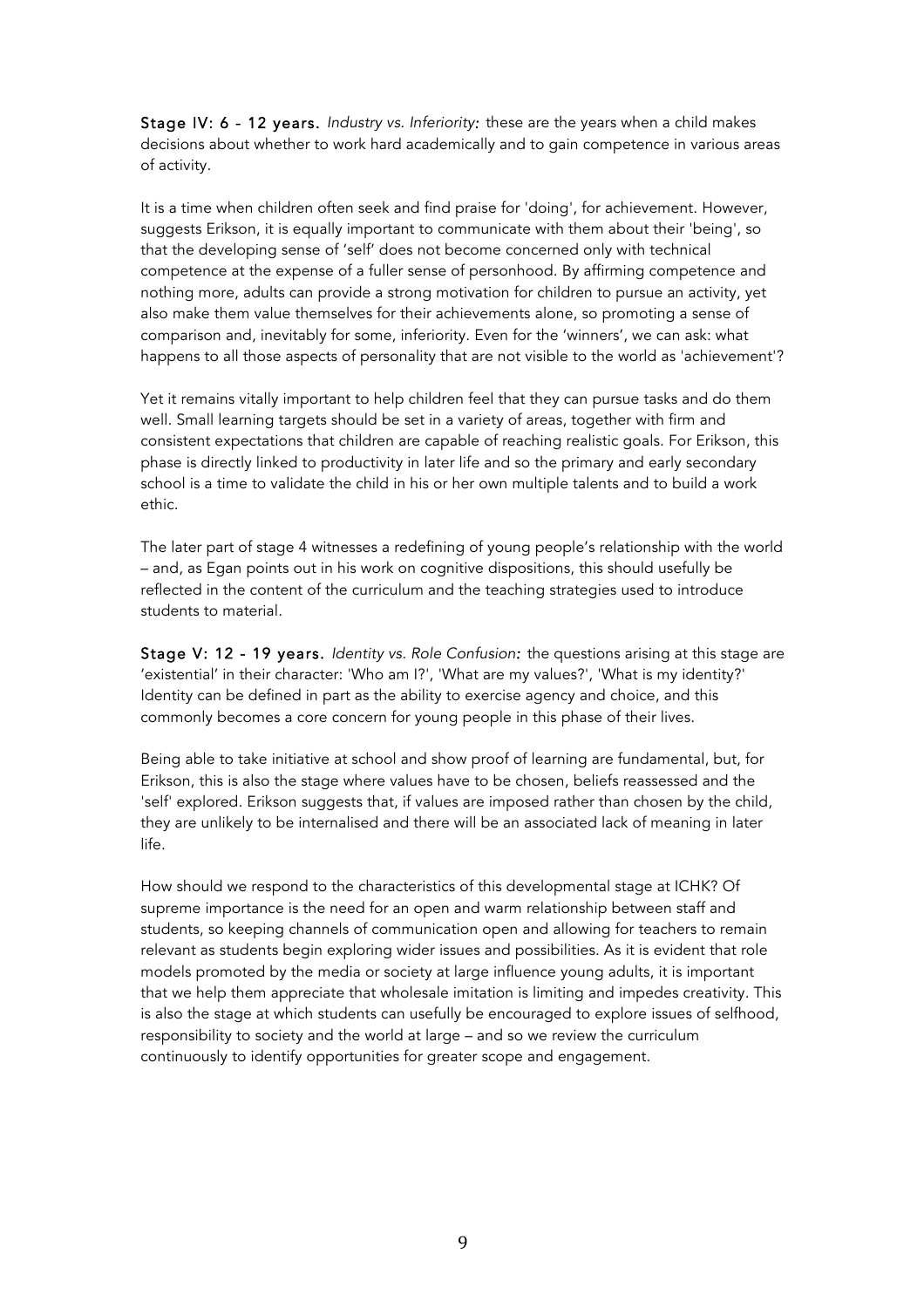# 4th Strand – Cognitive Dispositions: Romantic & Philosophic (Kieran Egan)4



We can think of a child's journey to adulthood as a slow climb through five different ecological zones. In each zone, children come to understand the world in different ways, each building on the kinds of understanding they have previously achieved. There are many possible names for these zones, and there could be less than or more than five, depending on what you believe is centrally important in education. The five we use at ICHK are described by Kieran Egan, a

professor of education at Simon Fraser University, based on the different ways we learn to use language. He called the five zones Somatic, Mythic, Romantic, Philosophic and Ironic.

The process of climbing through these five zones is not a steady and inevitable one. Children do not "naturally" develop one kind of understanding at a particular age, and another kind at another age. It is important to realize that these kinds of understanding are not completely distinct from one another, just as one ecological zone blends into the next with no clear dividing line. Nor are later kinds of understanding necessarily "better" than earlier kinds. Each kind of understanding brings new capacities with it, but these work best if they can be combined with earlier capacities rather than replacing them. In working with students, the challenge is not only mastery of new tools for understanding the world, but also not losing mastery of old tools.

Almost any topic can be made meaningful for children at almost any age and stage of development, but this requires a deep rethinking of teaching and learning. In order for teachers to be able to manage this feat, they have to develop the ability to construct and reconstruct meaning along with their students. Understanding the chief characteristics of Egan's five stages provides teachers with a blueprint for discovering content and designing activities that will appeal most readily to students at different stages of their development.

#### *Somatic Understanding (Birth to 3)*

Somatic understanding is corporeal, physical, bodily understanding. The child's own body, the way that body moves around in space, and the way it relates to the objects and persons it encounters in space, are the primary tool, the first way of making sense of experience. We must recognize the importance of this kind of understanding to children's development – and highlight the effort required to retain and enrich it as the child gets older. As other kinds of understanding are developed, it can be quite challenging to maintain mastery of the body and its senses.

#### *Mythic Understanding (3 – 6)*

It is in the transition to oral language that human understanding becomes quite distinct from that of other species: learning to make sense of the world not through direct experience, but through conventionalized sounds that evoke and blend certain aspects of experience in novel ways, is an extraordinary leap – one propelled by imagination. The term "mythic", from the Greek mythos (story), is chosen by Egan to highlight one crucial feature of oral language: the story constitutes its central structure for communication. The story form not only organizes content, but also directs our feelings about that content: that is why it is

 <sup>4</sup> This section is adapted from What is Imaginative Education? by Claudia Ruitenber, which can be found on the IERG website)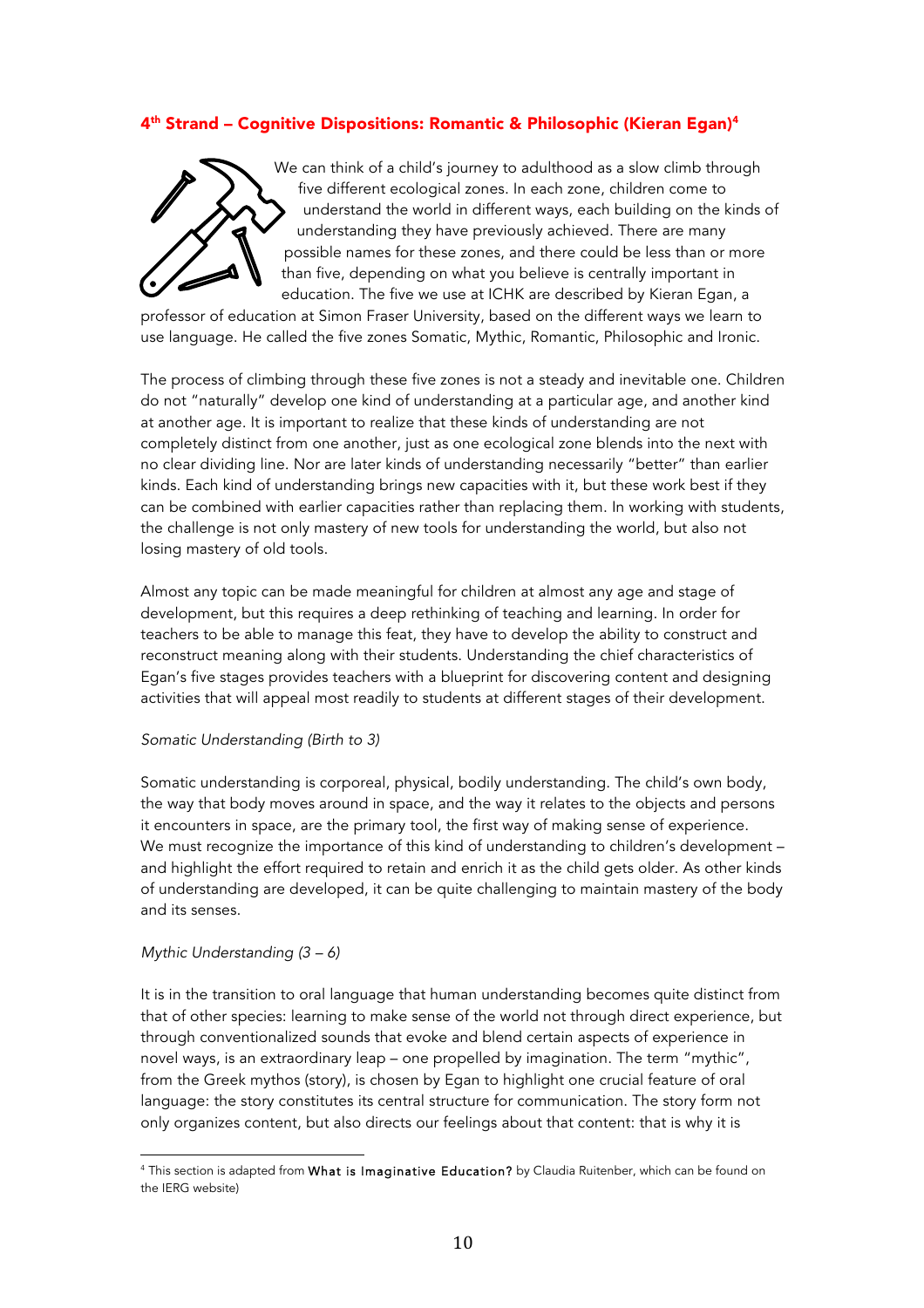memorable. One can identify a number of basic features that help stories accomplish this, even though not all are necessarily present in a single story.

### *Romantic Understanding (6 – 14)*

Romantic Understanding helps us organize our experience through an exploration of the extremes of experience and the limits of reality. This way of making sense of the world derives from the way that written language has been used in Western culture: it is the personifying or humanizing tendency, in which the principle of reality is becoming more important, that most clearly marks the Romantic from the Mythic zone. Central to mastery of the tools of Romantic Understanding is a sense of the self as an autonomous unit, which interacts with but is separate from the world.

Limits and extremes provide a basic organizing principle for Romantic understanding. An exploration of limits and extremes gives a sense of the boundaries within which we need to make sense of experience: not only the limits of reality "out there," but also the limits of human adventures possible in that reality. Heroes and heroines show that human beings not only live within constraints, but also that, at times, they manage to overcome them.

#### *Philosophic Understanding (14 - ?)*

Written language, of course, can be used for many purposes – and it is its use for developing a systematic understanding of the world that propels the child into the zone of Philosophic understanding. The word "philosophic" is derived from the Greek philosophia, love of wisdom. The Philosophic mind focuses on the connections among things, seeing laws, theories, and larger purpose as tying together the previously disconnected phenomena and experiences. One of the most important connections is that between the individual and the world. The Romantic understanding of the self as separate from but involved in the world now receives a Philosophic explanation.

Generalization is central to Philosophic understanding: the search for new organizing principles to make sense of the multitude of experiences in the adolescent's expanding horizons.

#### *Ironic Understanding (?)*

The great appeal of Philosophic understanding is that it will finally and completely explain the world through which the students have made their way for fifteen or twenty years. If this kind of understanding is well developed (as it presently is for relatively few people), one will eventually run up against the limits of systematic, theoretic thinking, and the illusion that language and/or theory can ever capture everything that is important about the world. From this realization grows Ironic understanding.

Ironic understanding has a certain reflective quality to it. When we use it together with other kinds of understanding, we not only make sense of our experience, but we are also aware that that meaning has been constructed by us, and does not exist "out there" in some objective world. An Ironic understanding tells us that the way we have made sense of our world is dependent upon our historical and cultural perspective.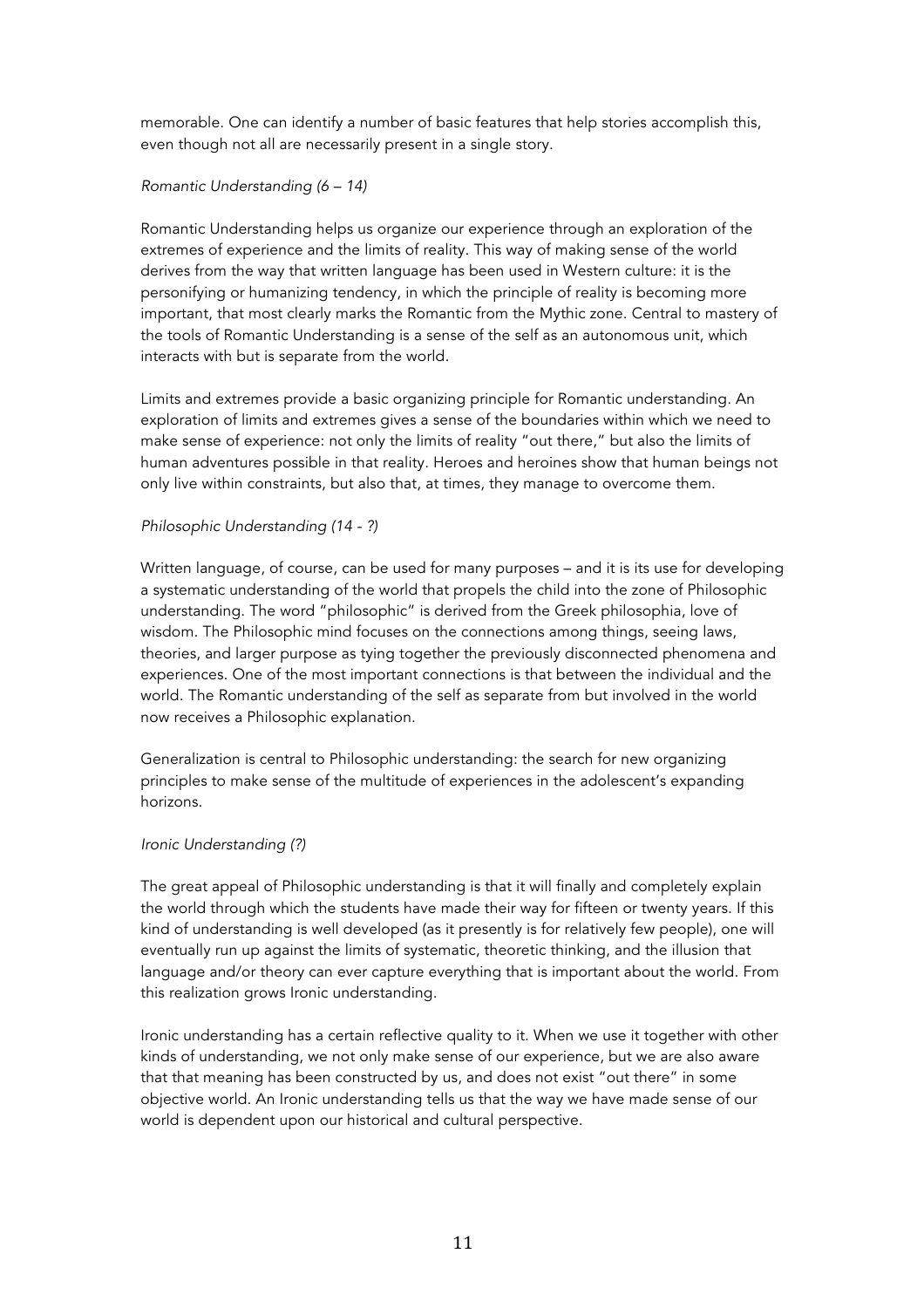# 5th Strand – Transactional Analysis (Eric Berne)



Transactional Analysis (TA) is a theory of interpersonal communication and a rational approach to understanding behaviour. Transactions refer to the communications between people and occur when any one person relates to any other person. Each transaction is made up from a stimulus and a response, which may or may not include a verbal component.

TA is based on the premise that every human has a child, adult and parent psyche, and that very different behaviours and modes of communication tend to originate from each of these 'ego states'. According to Eric Berne, the originator of TA, people exercise a good deal more control over their lives than they often think – provided, that is, they have, first, the ability to identify behaviours they want to change and, second, the desire to implement the change. They are likely achieve greater success if they can identify their own ego states and those of others; learning to sidestep or otherwise avoid the counterproductive transactions that are causing impasse and confusion.

It is people's feelings at any given time that determine which ego states they communicate from and, at any moment, events can trigger a shift from one state to another. Ego states, and particularly our Child and Parent states, are developed from our life experiences, including those from our very first years as infants and toddlers; and are retained both consciously and unconsciously in our responses and decision-making. Berne suggests that these experiences give rise to a 'life script' that can set us up to be more or less hopeful, cooperative, empathetic, industrious and so on. To bring about change, we must contract with ourselves and with others, in order to collaborate towards achieving the shift in behaviour that will lead to desired goals. Without people's *permission* to change, it is difficult to have an effect on one's life script.



This simple diagram provides a useful introduction to TA: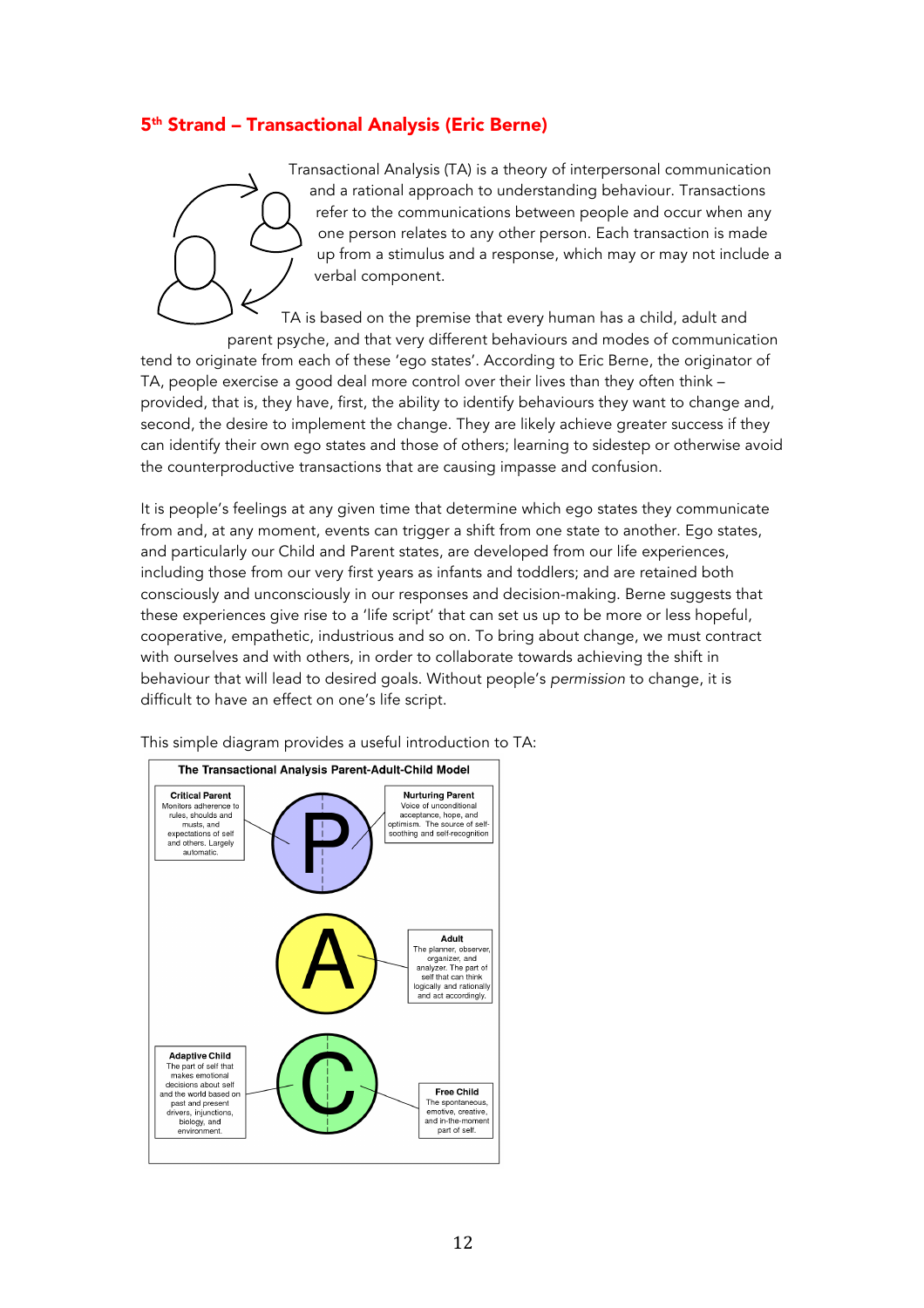The goal of TA, then, is to enable individuals to remain in the ego-state (or combination of ego states) that best promotes the activity they are planning. No one ego-state is necessarily better than others, but each one will best support a particular range of activities and will become a hindrance to others. For general purposes, Adult is the most effective state from which to plan, prioritize, monitor and re-evaluate, and so it is that students should, so far as possible, be encouraged to relate to their teachers and other students as Adults – that is, as sensible, informed people making rational, intelligent decisions in the 'here and now'.

Students are most likely to be able to sustain an Adult state if they feel OK about themselves as people and learners. Students who feel OK about themselves often:

- *Have a healthy respect for themselves and others*
- *Are aware of their behaviour and have a sense of fairness*
- *Are aware of the needs of others and will accept other students' ideas and materials*
- *Have an ability to encourage, praise and help other students*
- *Have the confidence to try out new things*
- *Show a desire to do their best*

 

• *Are assertive, but not aggressive*<sup>5</sup>

One of the three philosophical assumptions that underlie the theory of TA is that people are essentially OK and that, even when their behaviour is not useful and/or acceptable, they have a rational part that can be appealed to and worked with to bring about change. Two further assumptions build on this starting point: they assert that everyone has the capacity to think and that people decide their own destiny and these decisions can be changed.

A key aspect in allowing people to feel OK about themselves and others is to provide them with what TA terms "strokes". Strokes are moments of acknowledgment or recognition. For pre-linguistic babies and infants these strokes will tend to be literal touches of the body but, as we develop as children and adults, strokes tend to become increasingly abstract and nonphysical.

Other people can show us that they have recognized our existence by smiling, laughing *with*, complimenting and assenting to us – all of which we can term "positive strokes". These will tend to make us feel good about ourselves. Equally, however, by frowning, admonishing, criticizing and laughing *at* people, we can give negative strokes. One of the interesting insights of TA is that, because they crave recognition above all else, people will often prefer negative strokes to no strokes at all: at least negative strokes confirm that they are noticed and are being taken seriously.

'Recognition hunger', then, can lead to a situation where students become habituated to behaving in unproductive and unhelpful ways because, by so doing, they gain the attention that they are otherwise denied when their 'acceptable' conduct renders them invisible in the class. Giving sincere and authentic positive strokes is a critical step towards encouraging someone to feel OK about themselves, and so gather the confidence and strength to take risks and step outside of their comfort zone.

<sup>5</sup> Taken from Behaviour Management in the Classroom: A Transactional Analysis Approach Newell & Jeffrey, David Fulton Publishers, London 2002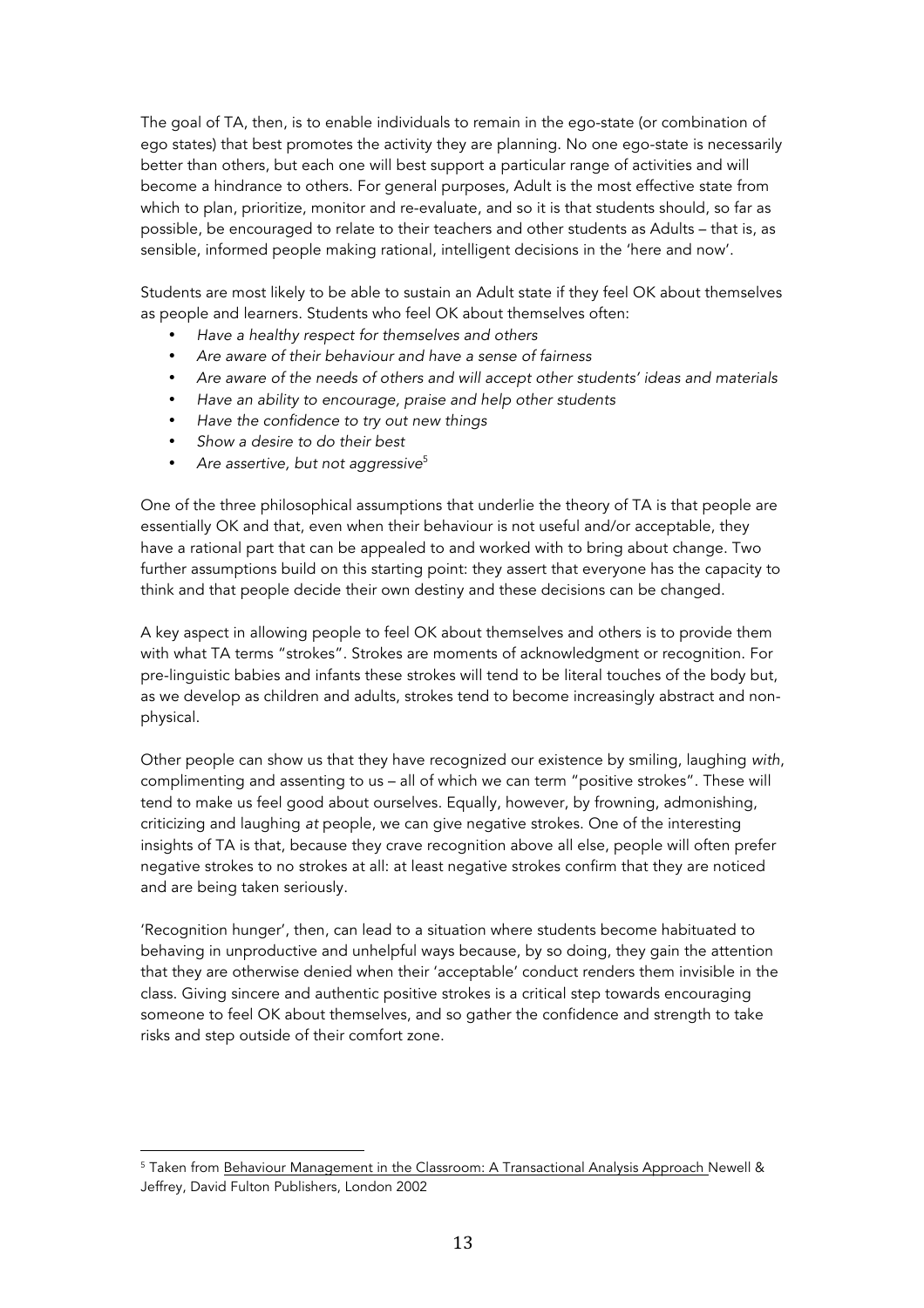#### What does 5+1 mean practically for teachers?



From Teaching Adolescents to Become Learners: Literature Review 2012 -University of Chicago Consortium on School Research

### Growth mindset:

- Sincerely believing that students can and will achieve more if they can be encouraged to adopt and maintain good learning habits;
- Using growth language and avoiding the language of 'ability';
- Modelling a growth mindset yourself demonstrating that you, too, are a learner;
- Focussing on behaviour rather than the person, and encouraging changes in behaviour to improve learning potential.

#### Learning Zone:

- Knowing your students well enough to appreciate what constitutes their learning zone and designing and enacting experiences that provide the right differentiated potentials for them to operate within that zone;
- Being aware that time spent in the LZ is always more tiring than when one is 'cruising' in the comfort zone, so that sympathetic management of energy levels and opportunities to refuel are an important part of the art of teaching;
- Recognising, too, the far limits of the LZ: the paralysis or terror zone, and monitoring learning to guard against students getting out of their depth and losing hope;
- Explicitly identifying the LZ and providing students with the tools to recognize the occasions on which they are being stretched.

## Cognitive dispositions:

- Understanding what makes for romantic as against philosophic learning experiences (and, for older students, ironic experiences);
- Designing lesson plans that match with the dispositions of the students and which, in Years 7 and 8 especially, blend romantic and philosophic activities and materials to cater for different learners, including looking specifically for opportunities to bridge between dispositions, to cater for emerging preferences, to introduce new emphases and perspectives;
- Using stories as a primary technology for ordering, animating and, thereby, making memorable concepts and content.

#### Psychosocial developmental stages:

• Being sympathetic to the psychological 'work' characteristic of the years between 11 and 18 years of age (what Erikson would term the late 4th phase and 5th phase of development) i.e. initially, sensitivity to the struggles that some children face in demonstrating competence in a world of things (school work) and, subsequently,